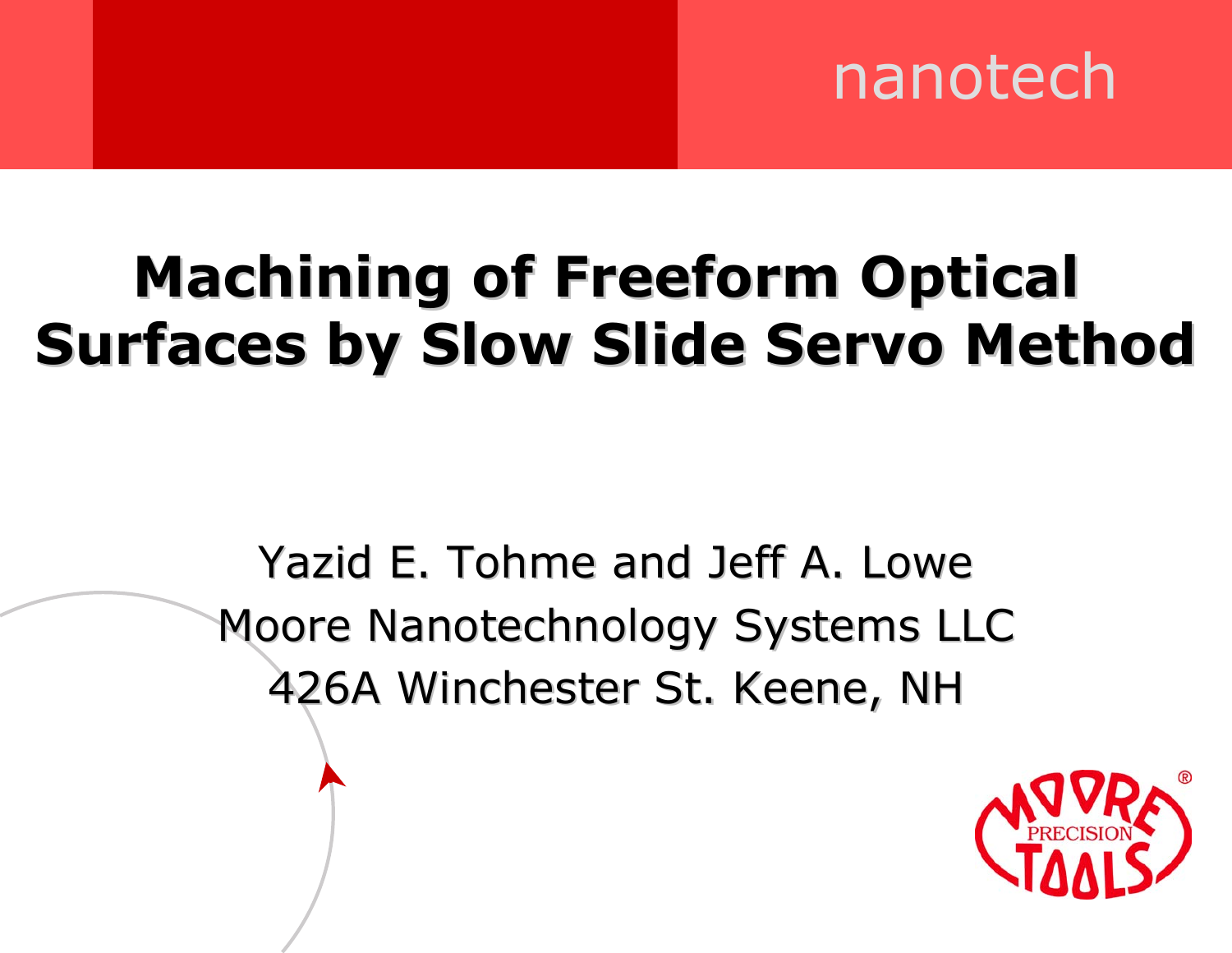#### Motivation

 $\triangleright$ Provide a simple cost effective method to produce freeform optical surfaces

 $\triangleright$ Minimize the amount of axes and equipment  $\triangleright$ Simple tool set-up  $\triangleright$ Simple part set-up **>Simple CNC programming**  $\triangleright$ Improve surface finish <sup>¾</sup>Improve form accuracy Improve form accuracy  $\triangleright$ Reduce machining cycle time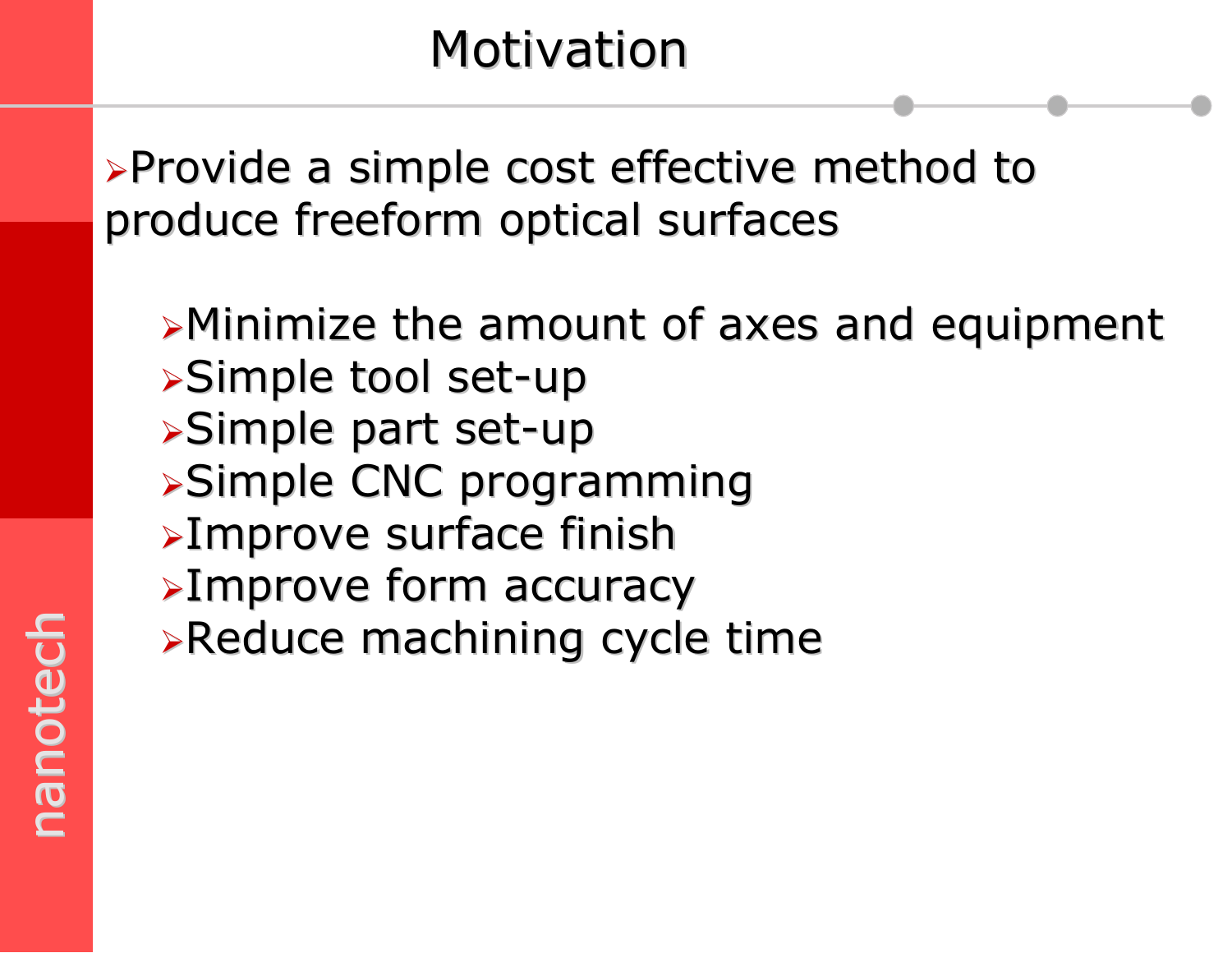#### Examples of Freeform Surfaces

#### Grinding Application Grinding Application



Automotive Heads-Up Displays Automotive Heads-Up Displays Finish Cycle: 50hrs. (Large lens) Finish Cycle: 30hrs. (Small lens) Courtesy: B-con Engineering

#### Fly Cutting Application F-Theta Lenses Finish Cycle: 20hrs

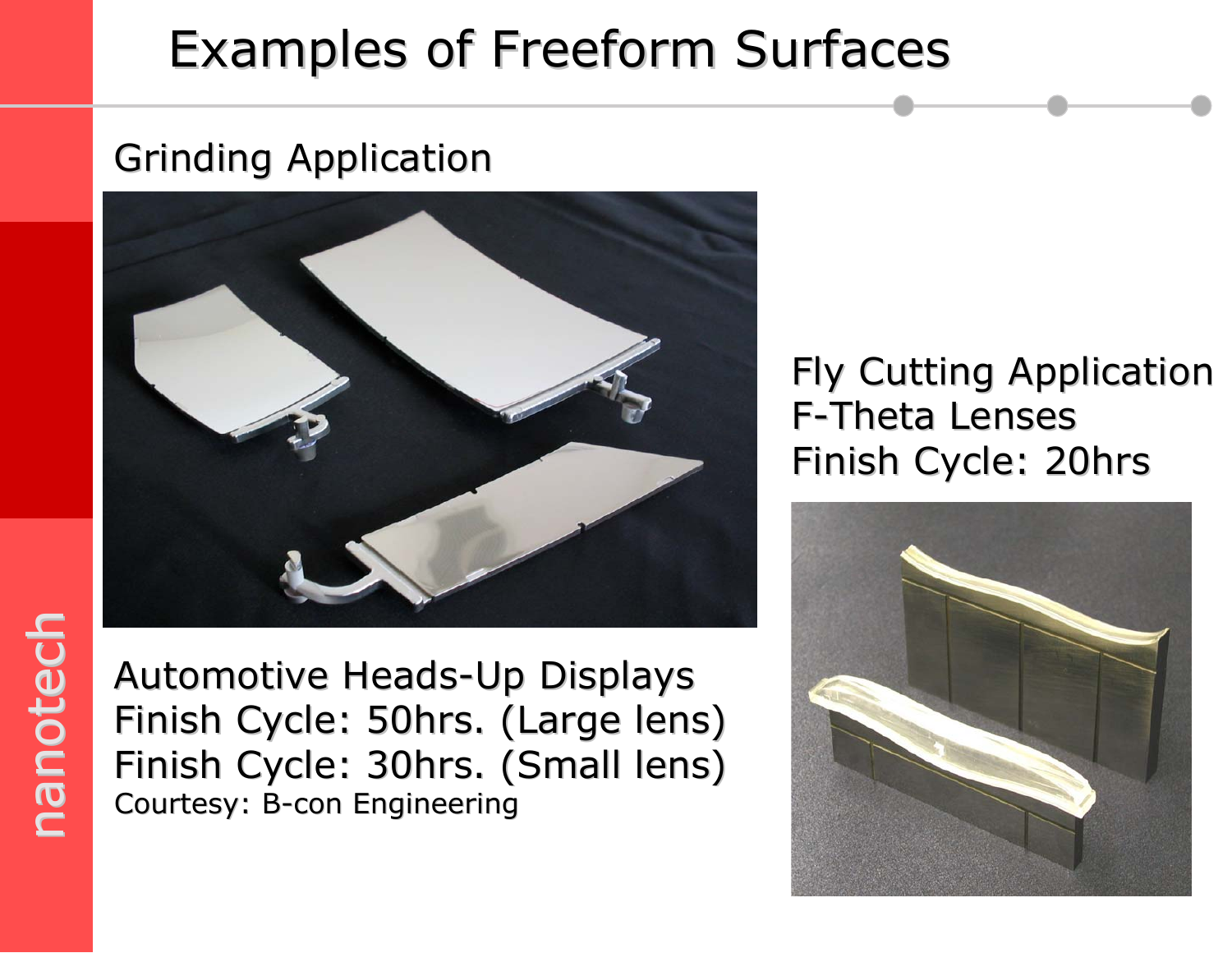# Manufacturing of Freeform Optics

#### $\triangleright$ Grinding

- $\triangleright$ Slow machining cycle
- ≻Un-deterministic process (Wheel Wear)

#### $\triangleright$ Fly Cutting or Raster Cutting  $\triangleright$ Slow machining cycle  $\triangleright$ Difficult to set-up  $\blacktriangleright$ Limited by tool swing diameter

#### **≽Fast Tool Servo**  $\triangleright$  Fast machining cycle  $\blacktriangleright$ Limited travel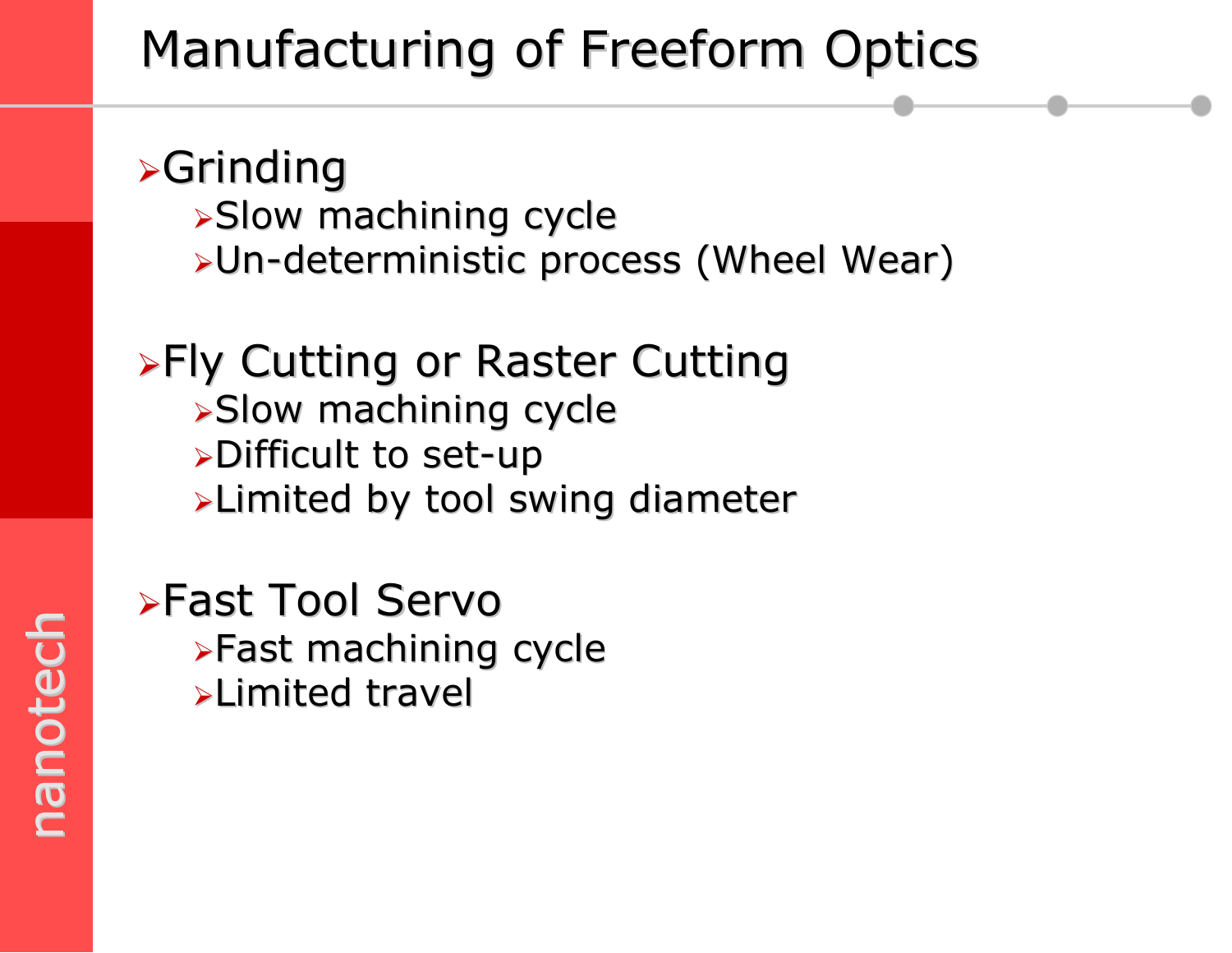#### Slow Slide Servo

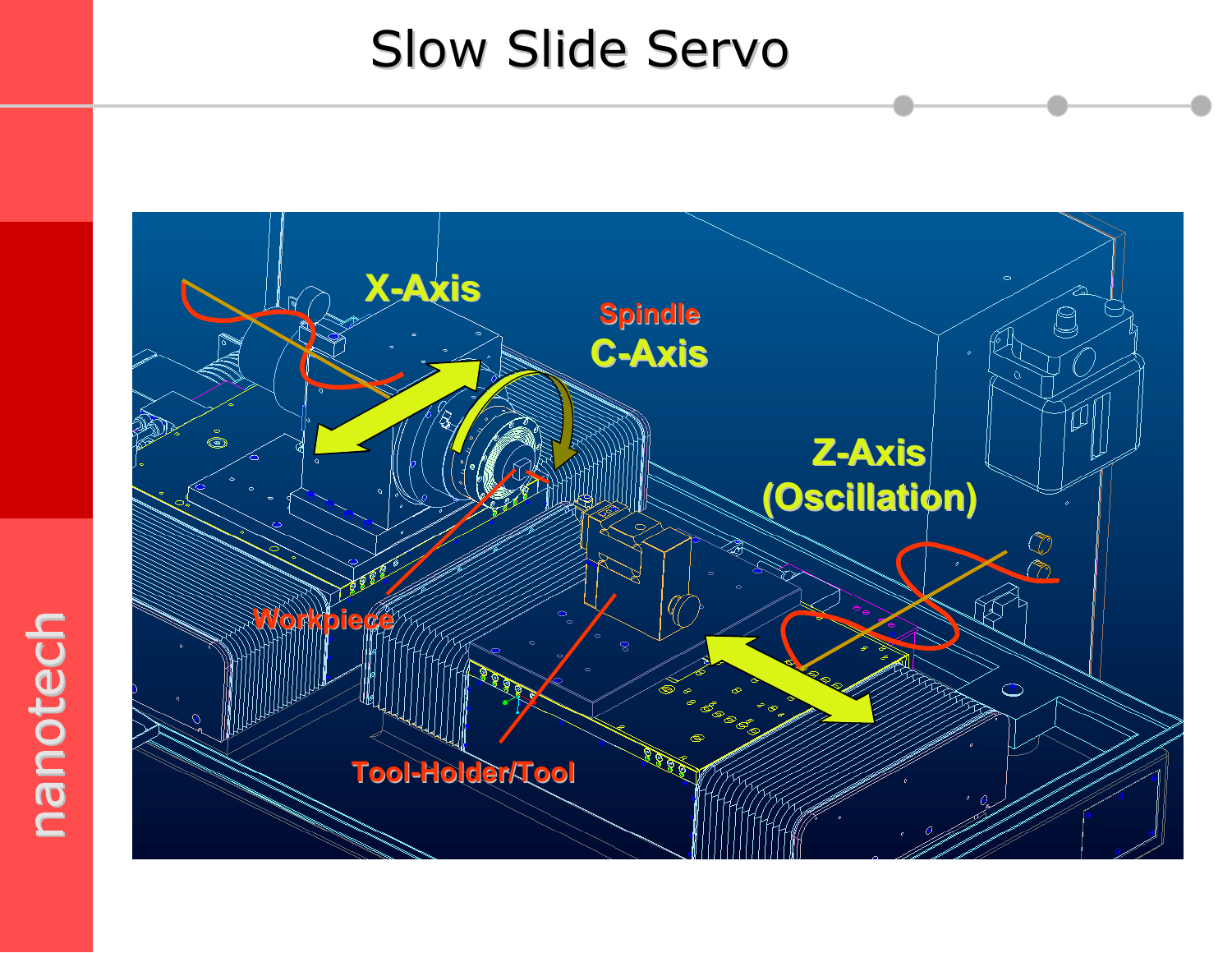# Key Requirements for Slow Slide

 $\triangleright$ Two linear axes X and Z <sup>¾</sup>Position controlled spindle or C-axis Position controlled spindle or C-axis ¾Direct drive motors on all axes Direct drive motors on all axes $\triangleright$ Friction free bearings on all axes <sup>¾</sup>Low heat generation from motors and Low heat generation from motors and bearings (Air or liquid cooling)  $\triangleright$ High resolution feedback systems  $\triangleright$ High bandwidth closed position loops

#### $\triangle$ CNC requirements

- $\blacktriangleright$ High speed data processing
- $\blacktriangleright$  Look ahead capabilities
- $\blacktriangleright$ High order trajectory generation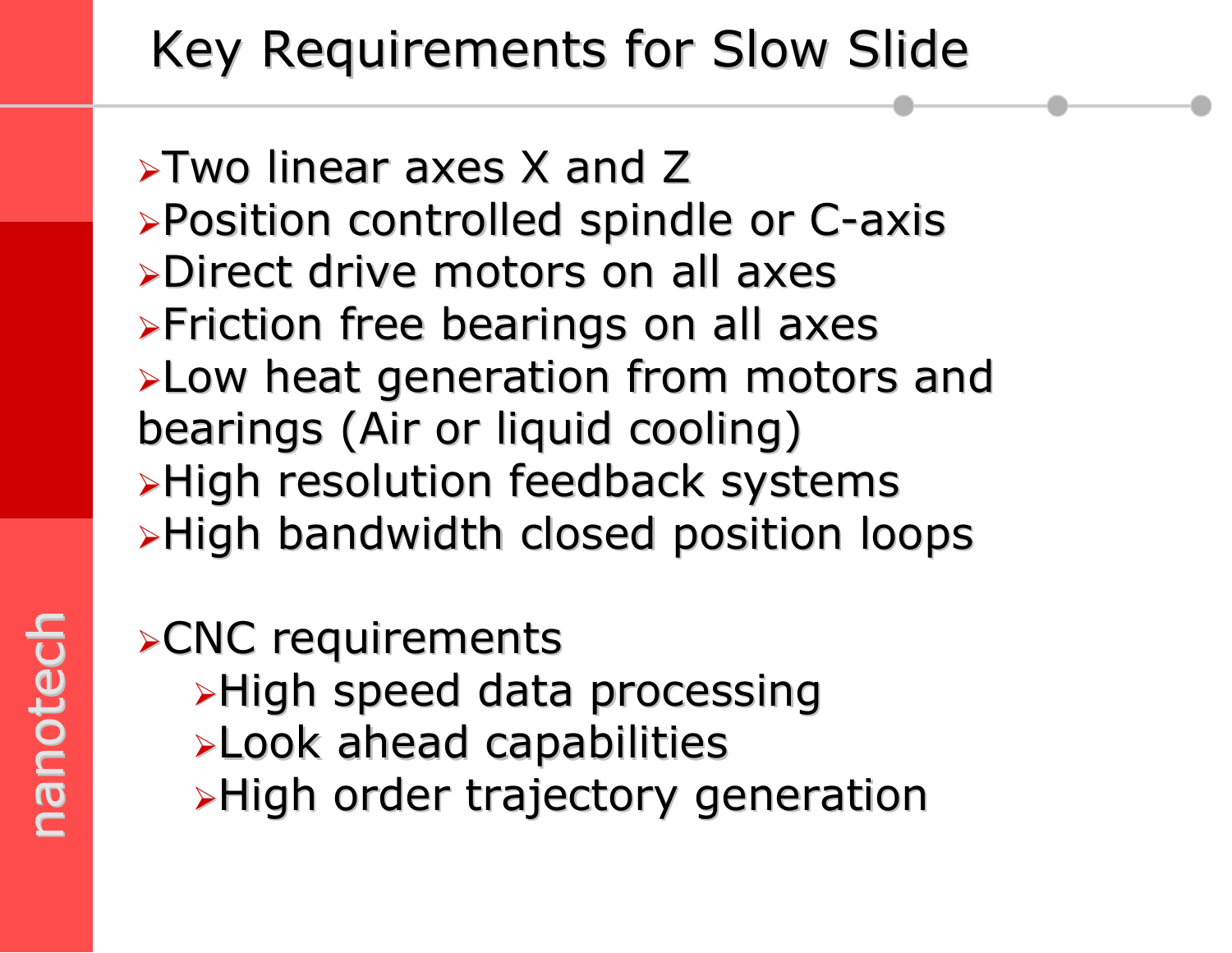# Diamond Turning Lathe

# $\triangleright$  Two Linear axes

- $\triangleright$  Hydrostatic bearings
- $\triangleright$  Air cooled linear motors
- $\geq 8.6$ nm feedback resolution
- $\geq 100$  Hz position loop bandwidth

# nanotech nanotech nanotech

- ¾ Open Architecture CNC Open Architecture CNC
	- $\triangleright$  Look ahead capabilities
	- $\triangleright$  High order trajectory generation
	- $\triangleright$  High speed servo loop
	- $\triangleright$  Unlimited file size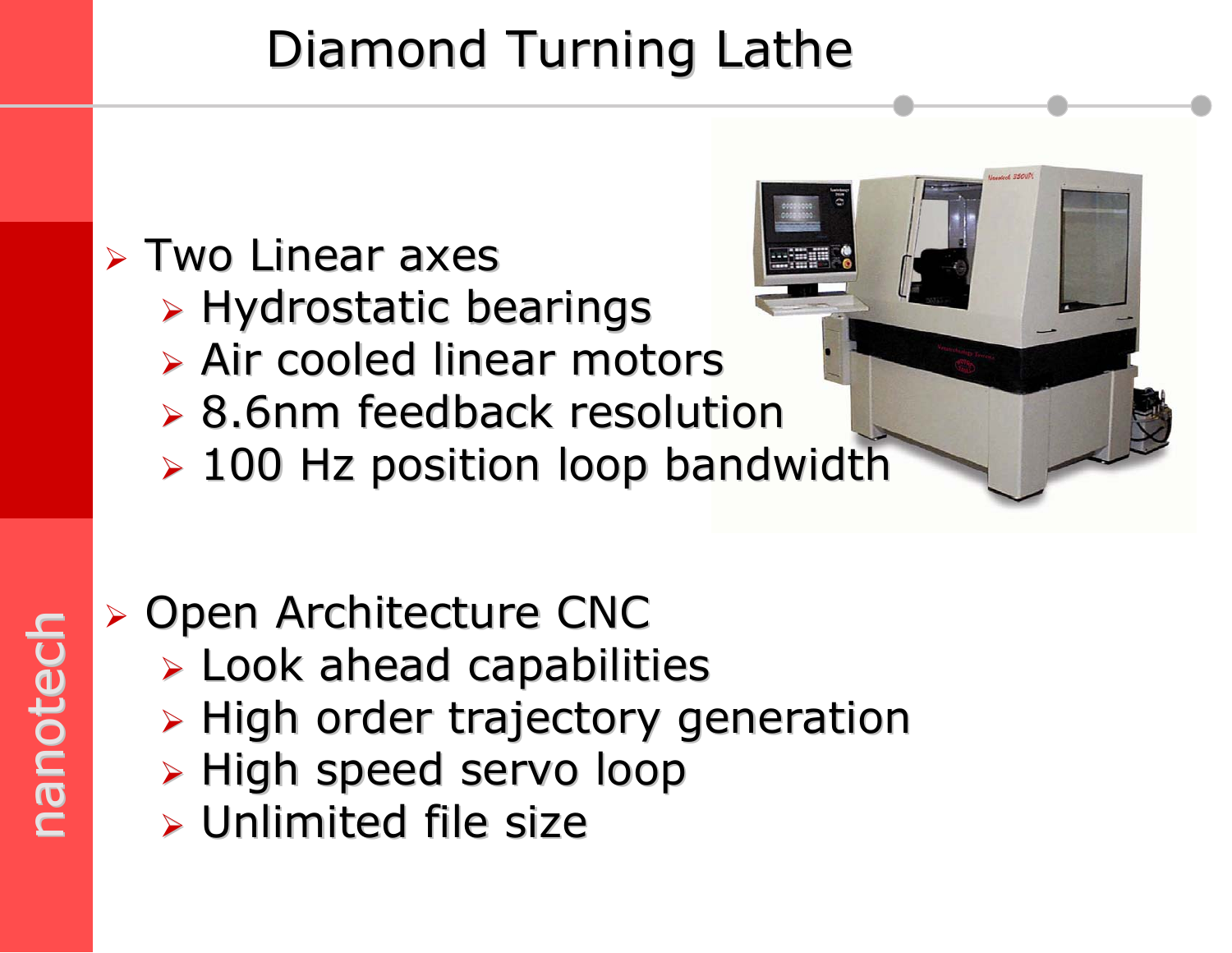# Spindle /  $C$ -axis

- <sup>¾</sup>Groove compensated air bearing (Liquid cooled) Groove compensated air bearing (Liquid cooled) <sup>¾</sup>Integrated motor (Liquid cooled) Integrated motor (Liquid cooled)
- <sup>¾</sup>Integrated encoder: 20,480, Integrated encoder: 20,480,000 counts/rev (0.06 arc- 000 counts/rev (0.06 arcsec)
- $\triangleright$ Max. speed in position mode 2000 RPM
- $\triangleright$ No structural dynamics between command and response below 1000 Hz

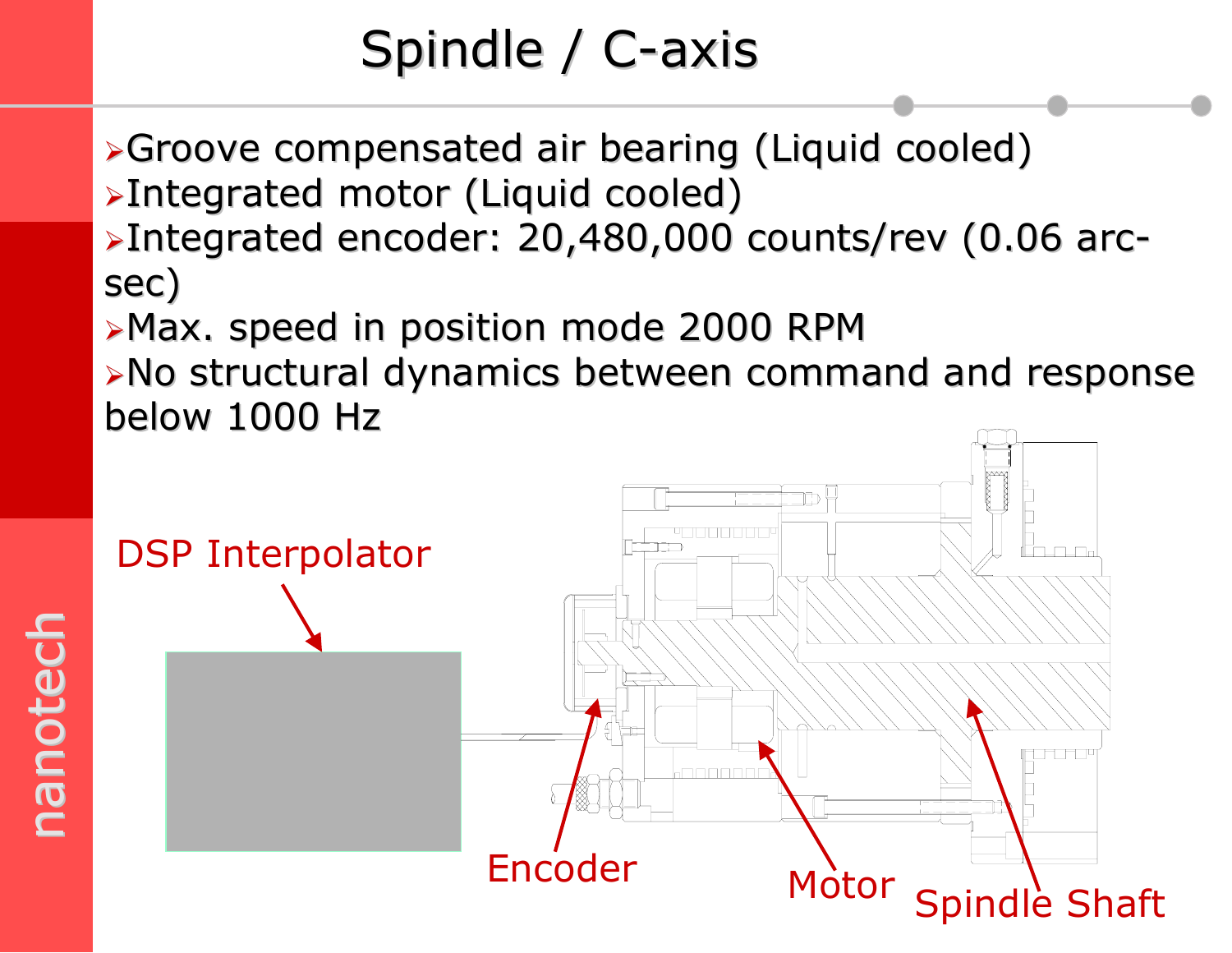#### C-axis Block Diagram C-axis Block Diagram



Where --  $K_P$ : Proportional Gain  $K_{\text{vff}}$ : Velocity Feedforward Gain  $K_{I}$ : Integral Gain  $K_{\text{aff}}$ : Acceleration Feedforward Gain K<sub>D</sub>: Derivative Gain ZOH: Zero-Order-Hold B(s)/A(s) : Open Loop Transfer Function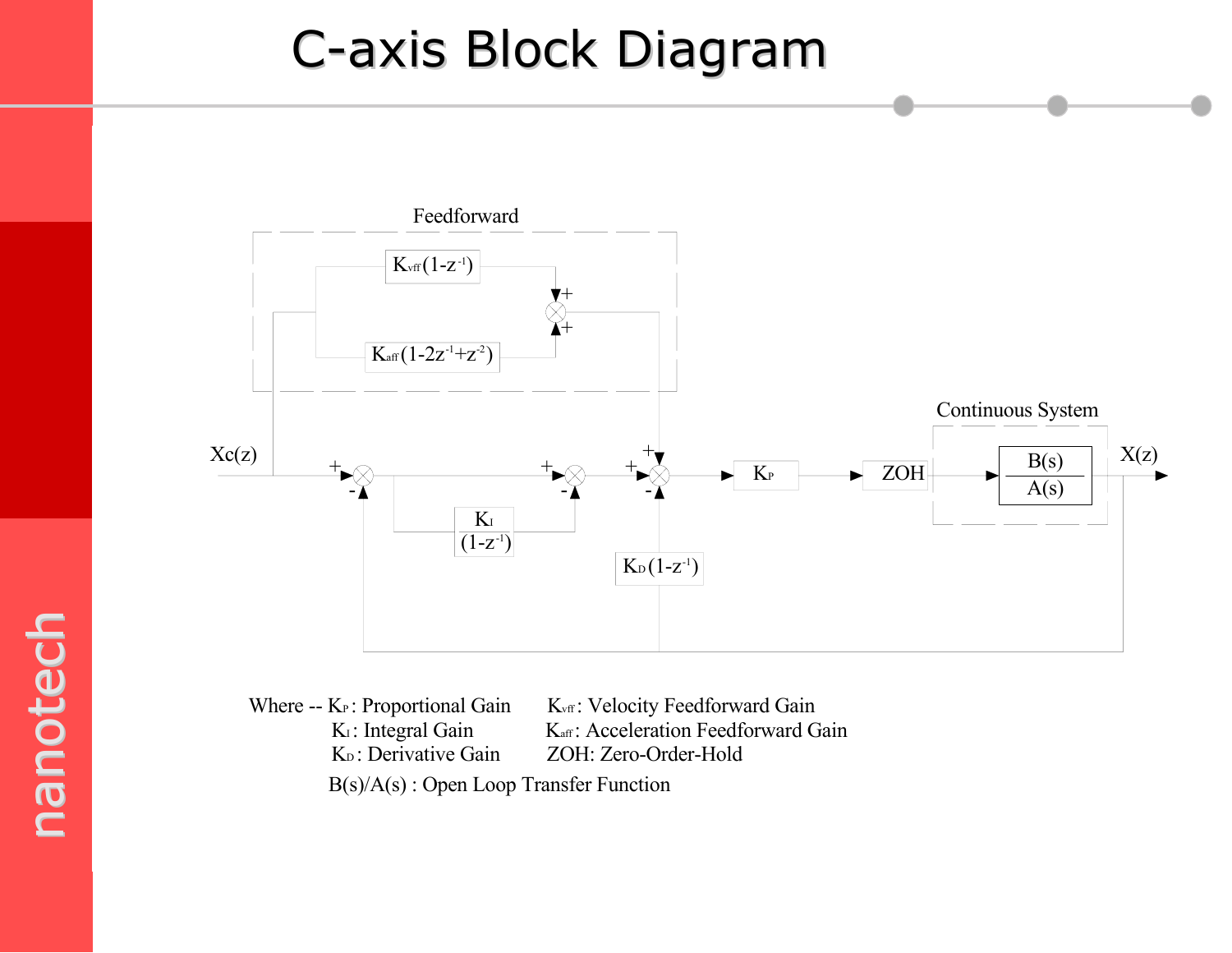#### Closed Loop Transfer Function Closed Loop Transfer Function



 $\triangleright$  170 Hz Closed position loop bandwidth  $\triangleright$  No phase shift up to 10Hz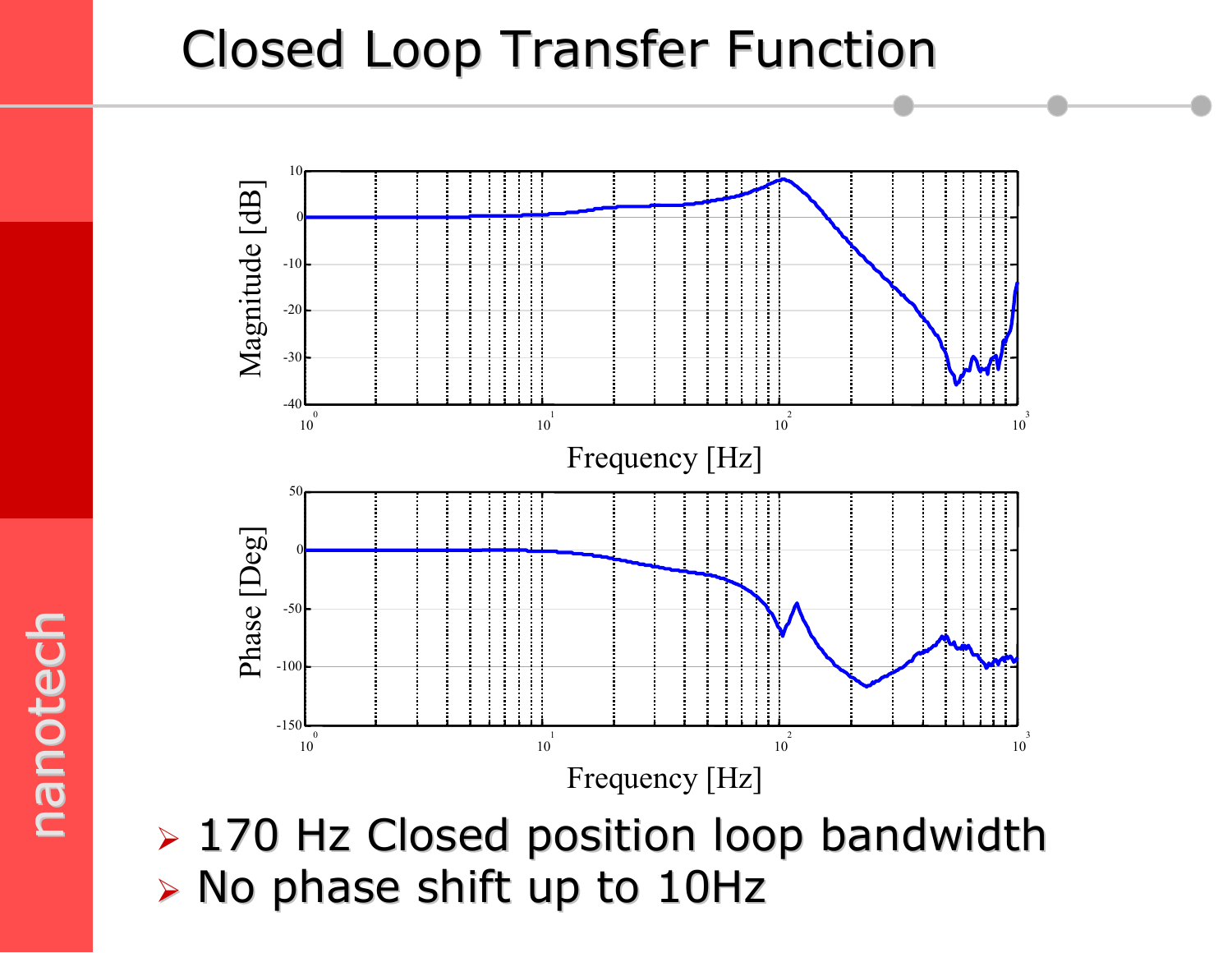#### **C-axis Compliance**



 $> 1$  arc-sec/in-lb from 0 to 10 Hz  $\geq$  2.25 arc-sec/in-lb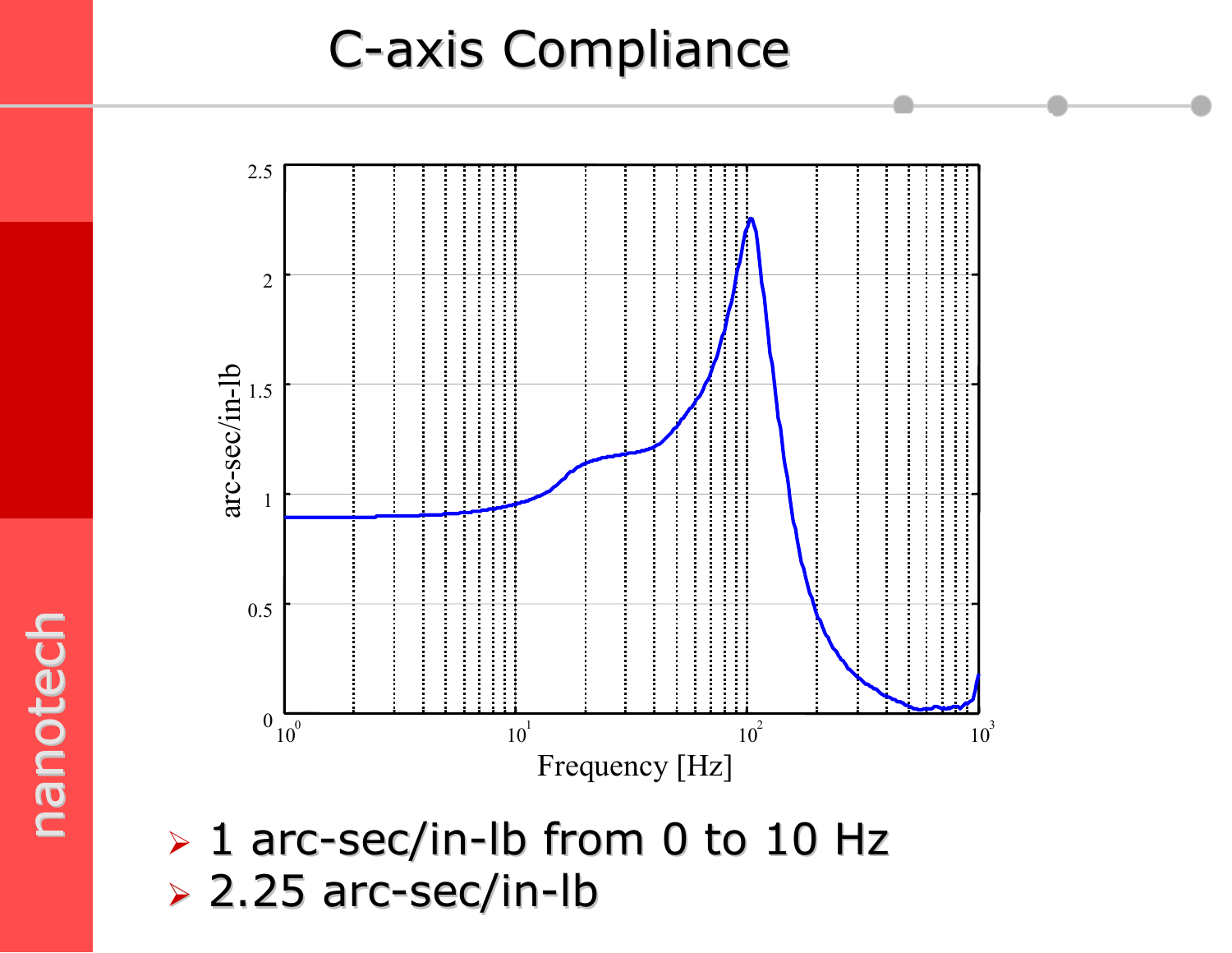#### 1/4 Arc-Second Step Moves 1/4 Arc-Second Step Moves



nanotech nanotech nanotech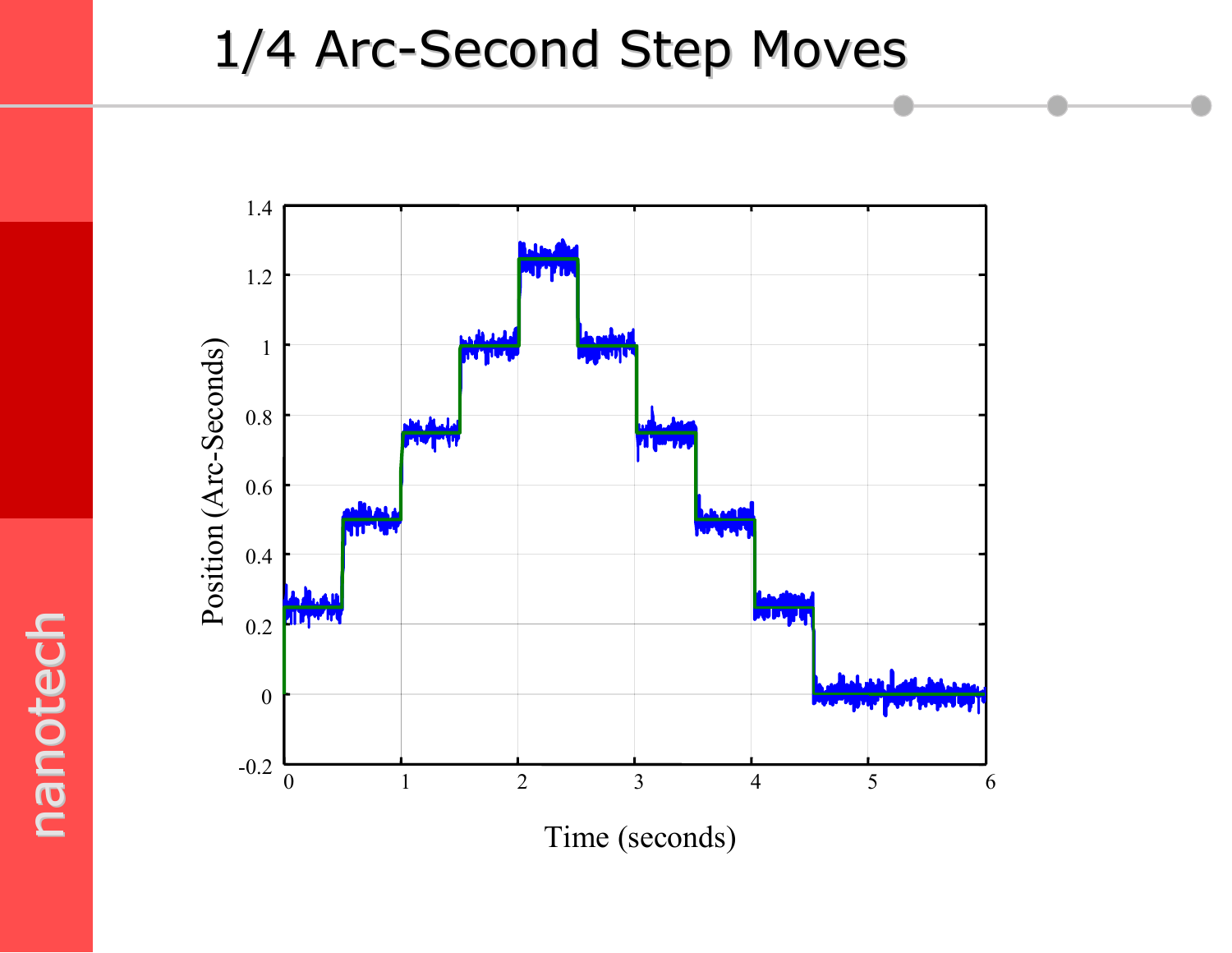# **Cutting Tests**

#### ► De-Centered Concave Sphere (6061 Al)

- ¾Diameter: 75mm, Concave Radius: 75mm
- ▶ Off-axis Distance: 19.4mm, Sag:10mm PV
- ¾Finish Machining Cycle: 30 minutes
- $\triangleright$  On-axis Tilted Flat (6061 Al)
	- ¾Diameter 50mm, Tilt Angle 2.25 Degrees
	- $\triangleright$  Sag: 2mm PV
	- $\blacktriangleright$ Finish Machining Cycle: 30 minutes

#### $\triangleright$  Cubic Phase Plate (ZnS)

- $\triangleright$  Size: 20mm X 20mm
- $\triangleright$  Sag:  $\sim$ 100 µm PV
- ¾Finish Machining Cycle: 21 minutes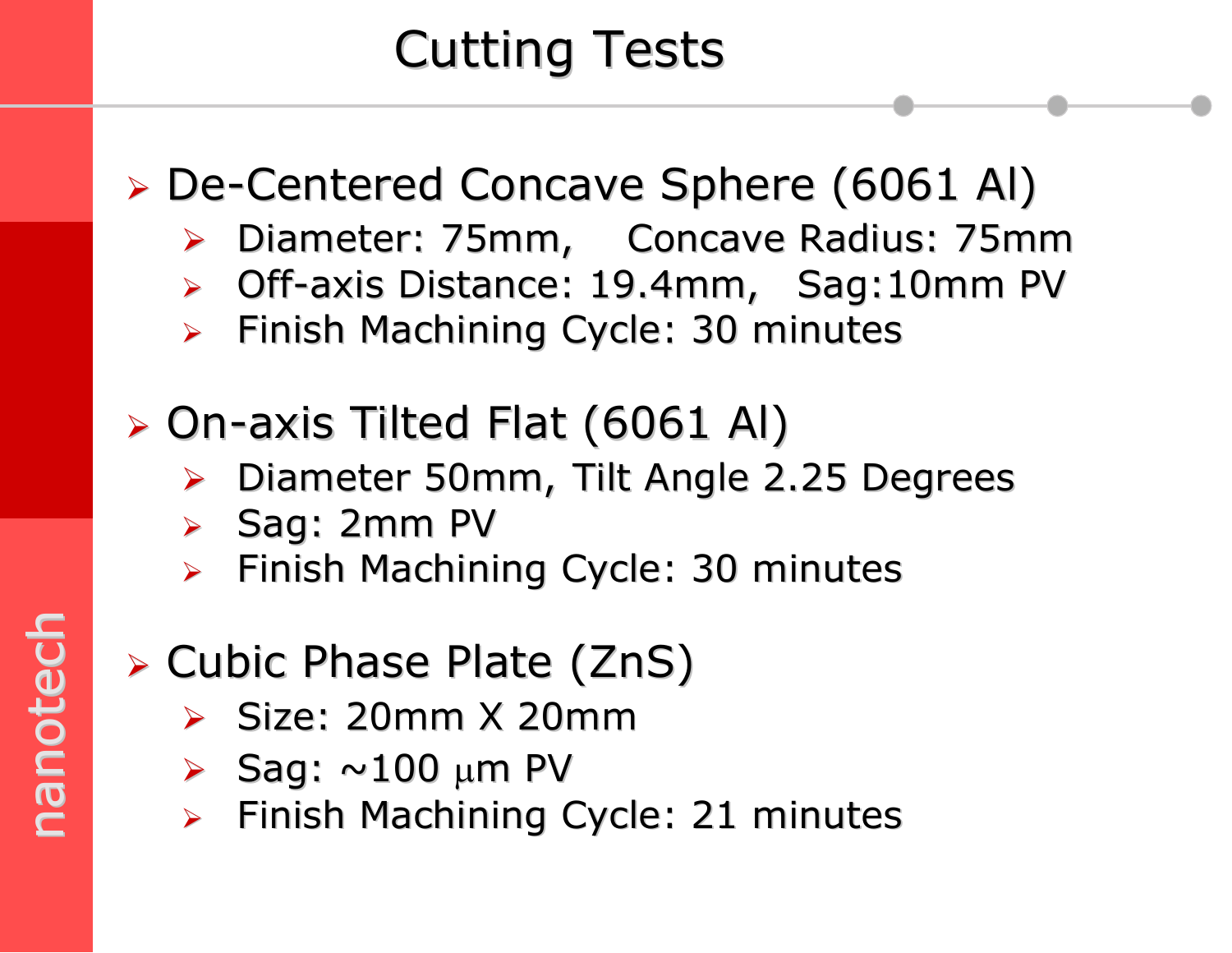#### De-Centered Sphere -Form Results

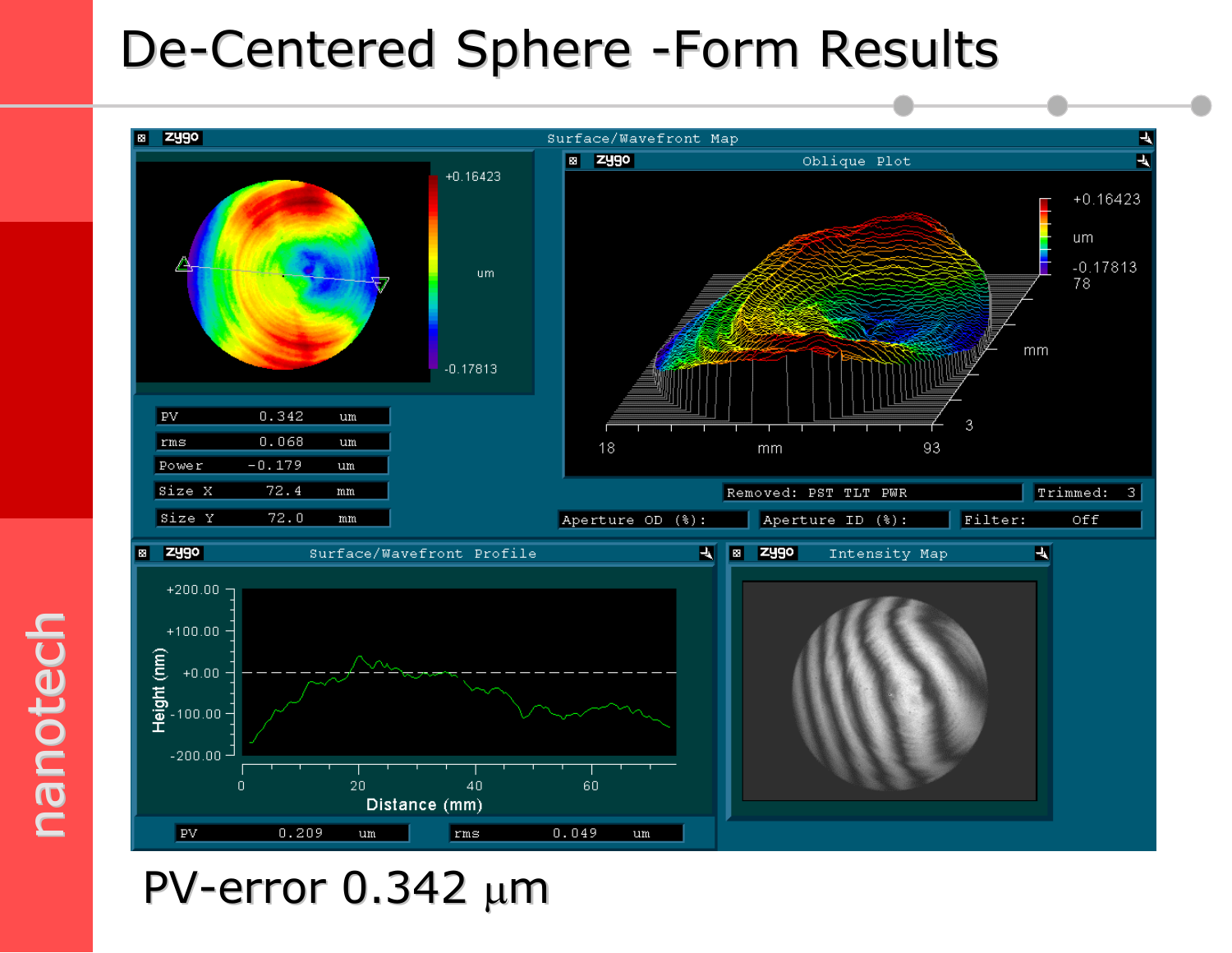#### De-Centered Sphere -Finish Results



Actual Ra: 5.696nm, Theoretical Ra: 4.6nm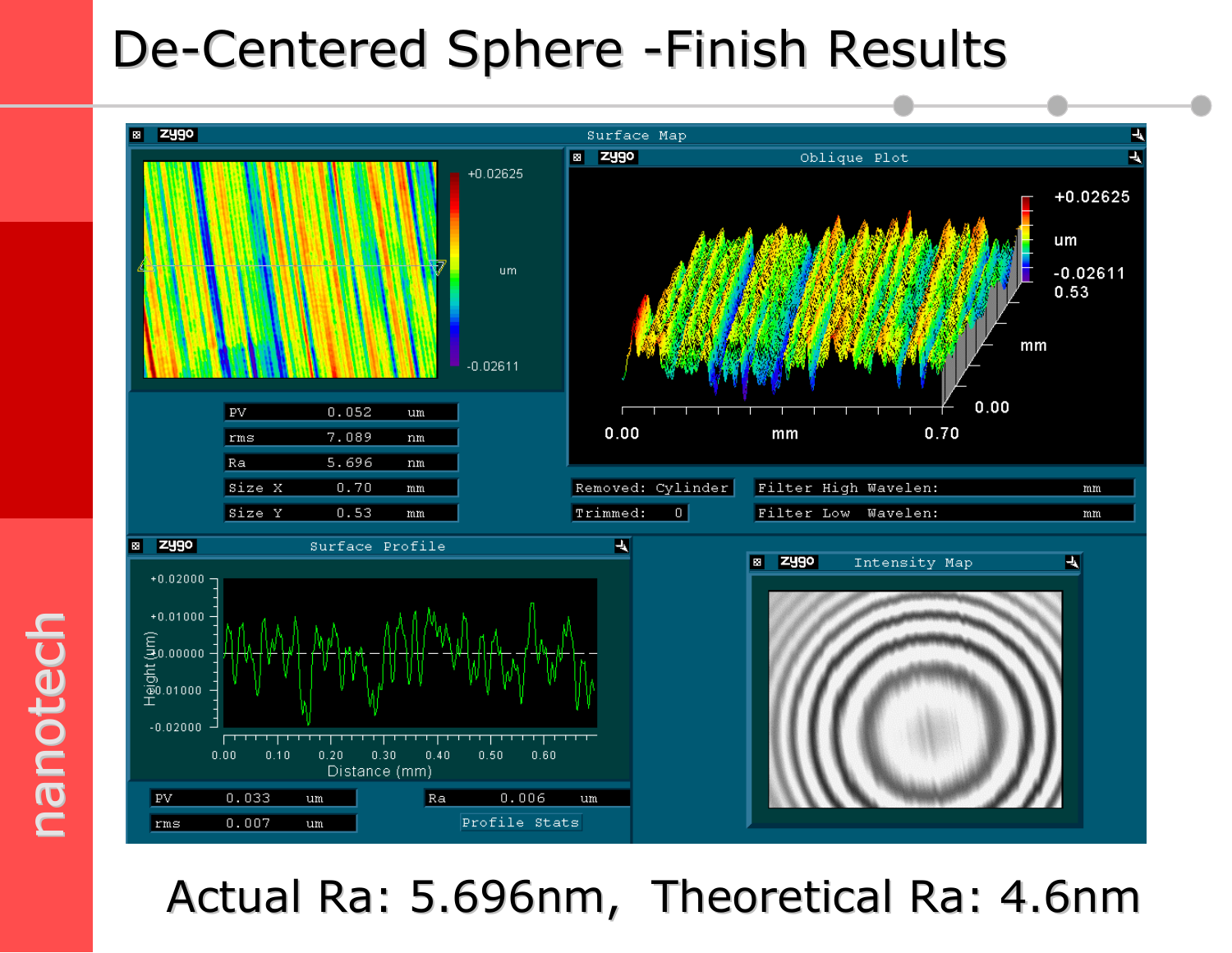#### Tilted Flat -Form Results



nanotech nanotech nanotech

#### PV-error  $0.259 \mu m$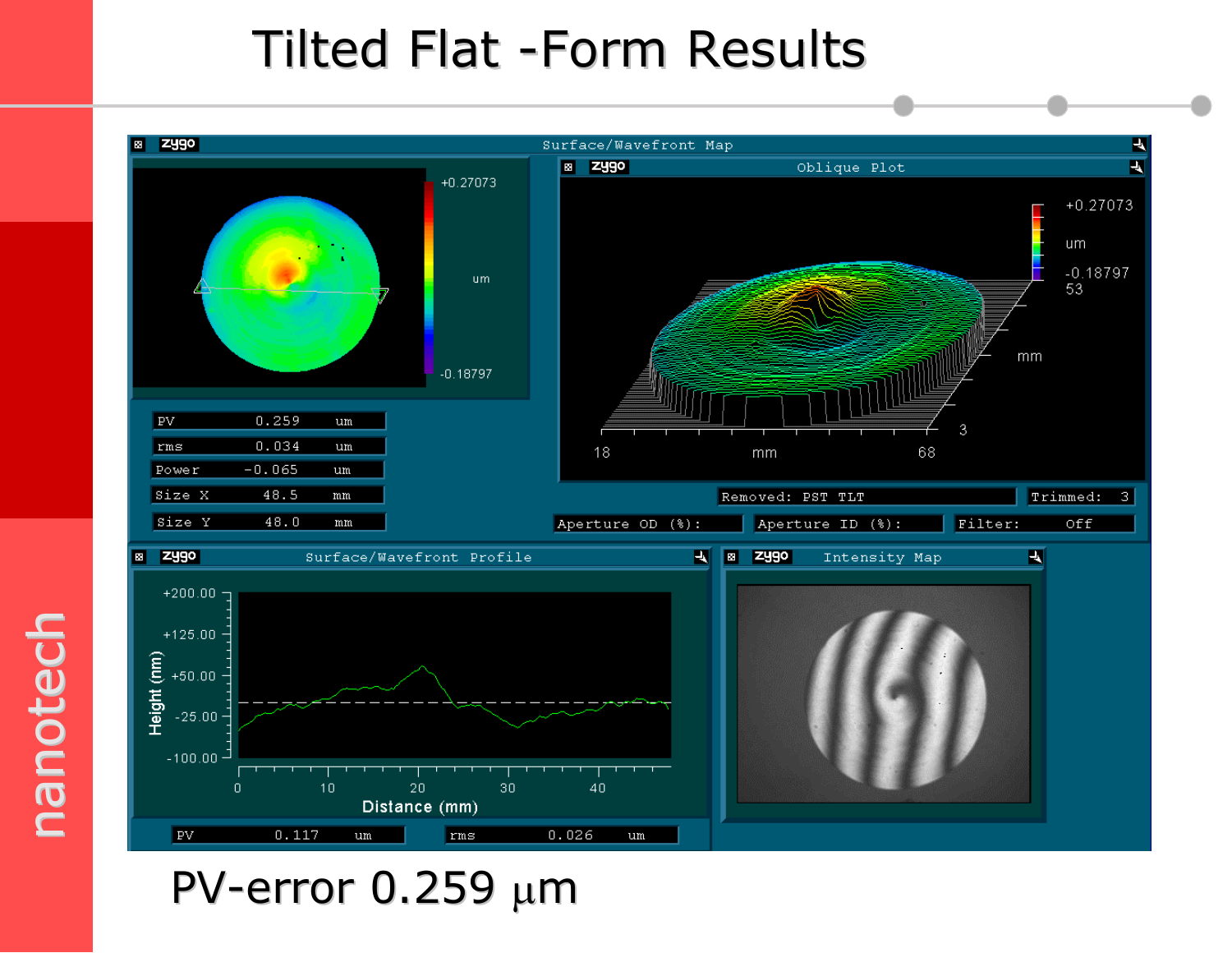#### Tilted Flat -Finish Results



Actual Ra: 2.711nm, Theoretical Ra: 2.0nm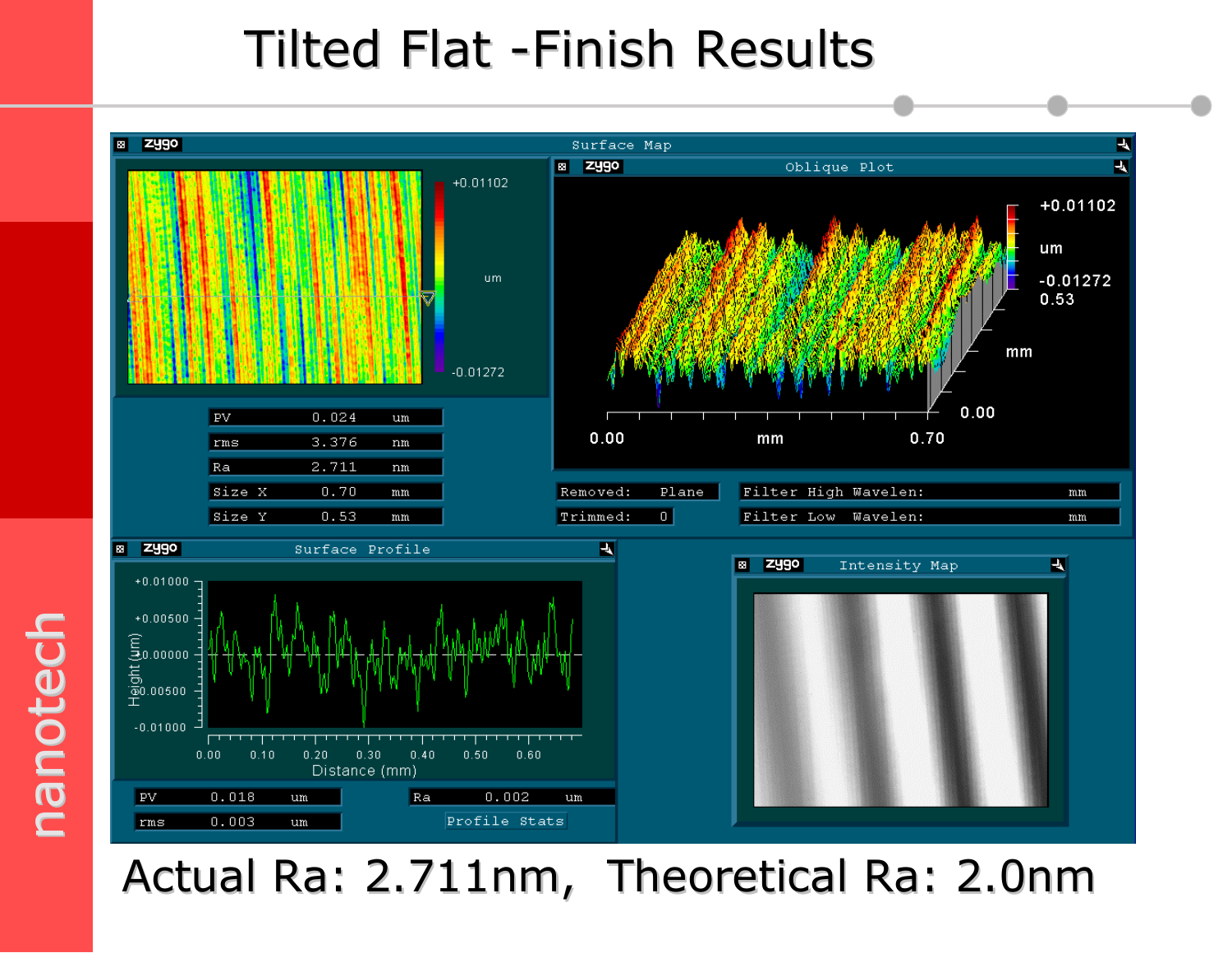#### Cubic Phase Plate

# $PV = 100$  $PU = 100 \mu m$

#### **Mathematical Representation of the Cubic Phase Plate Surface Phase Plate Surface**

**Interferometric Representation of the Interferometric Representation of the Cubic Phase Plate Surface Cubic Phase Plate Surface**

**Material: ZnS (Zinc Sulfide) Material: ZnS (Zinc Sulfide) Tool: . Material: Diamond . Material: Diamond. Rake Angle: -25º . Rake Angle: -25º . Tool Radius: 0.6 mmFeedrate: 7 µm/rev** 



#### **Surface Equation: Z=0.025 ((X/10) Surface Equation: Z=0.025 ((X/10)3 + (Y/10) + (Y/10)3)**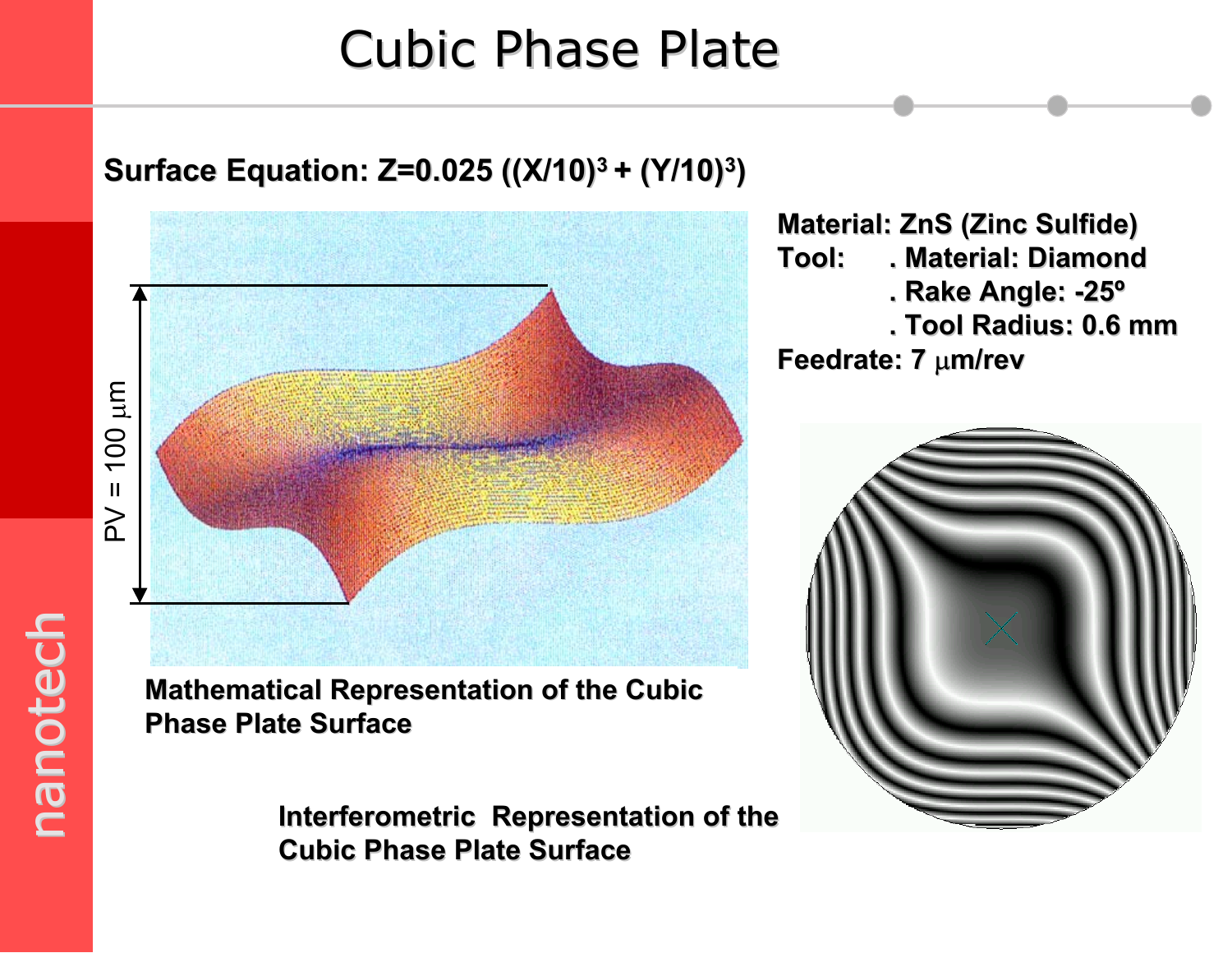#### Cubic Phase Plate -Form Results



#### Form Error:  $0.263 \mu m$

nanotech nanotech nanotech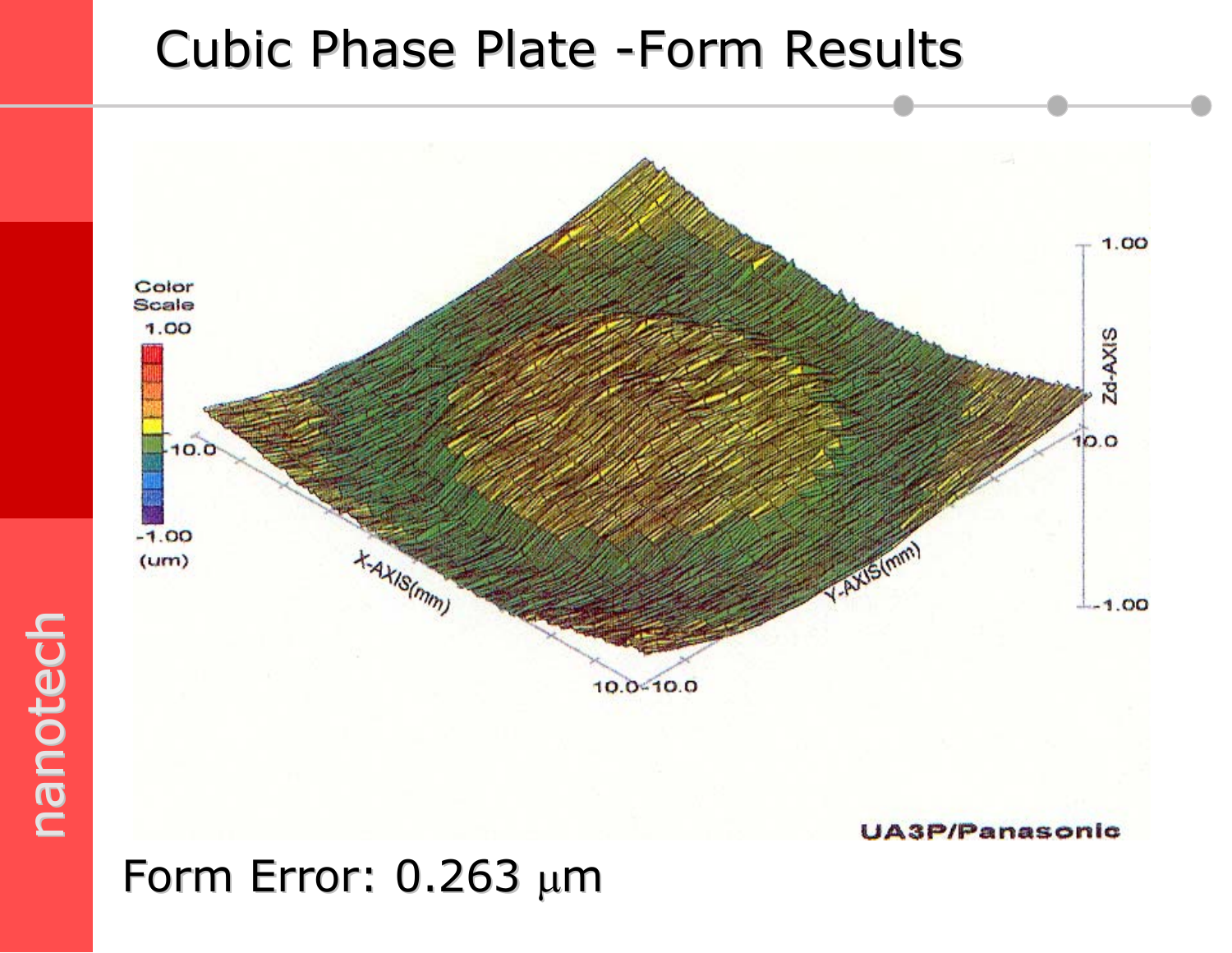#### Cubic Phase Plate -Finish Results



#### **Typical Polishing Results**

nanotech nanotech

nanotech